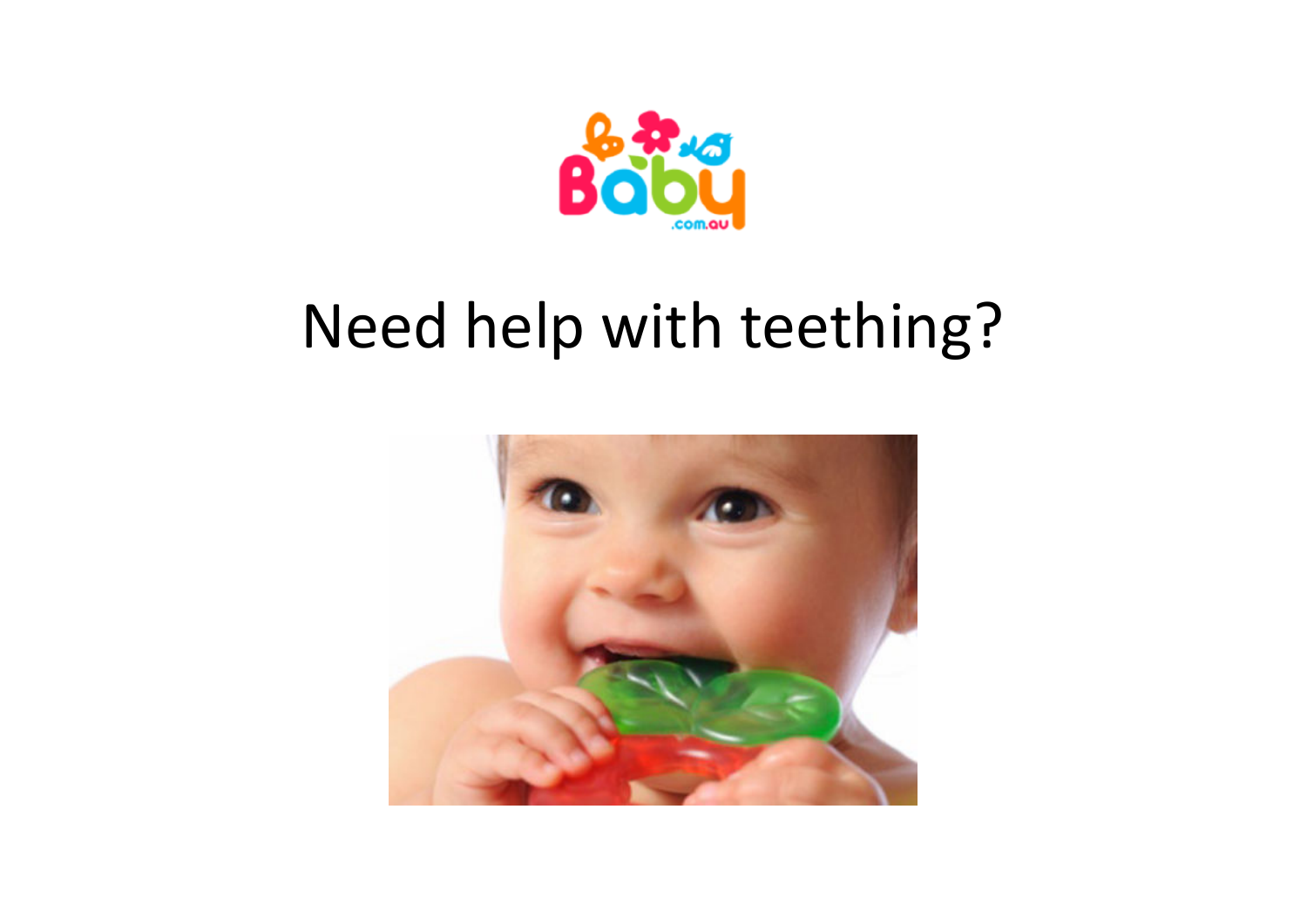## 1. Introduction – What is Teething

Teething is a phase that every baby passes through on their way to childhood. For many babies this can be a painful process and can take its toll on frazzled parents. There are a number of signs which indicate your baby may have started teething, and there are a quite a few things you can try to make the process easier!

- • Babies are born with their teeth below their gumlines, although very occasionally they may be born with a tooth already showing which can lead to difficulties breastfeeding. Six months is the most common age for a child to sprout their first tooth but commonly varies a month or two before or after this age. Some children don't get their first tooth until almost a year old.
- A full set of primary teeth is usually present by around two and a half years of age and the first permanent teeth appear at around six years.
- • As a general indicator, it often takes around a 3-7 days of teething before the tooth will begin to show and the pain subsides.
- • The first tooth to show will usually be one of the middle two teeth on the lower gum. Upper front teeth usually come in 1 to 2 months after the lower front teeth.

So how do you know your child has begun the teething process?

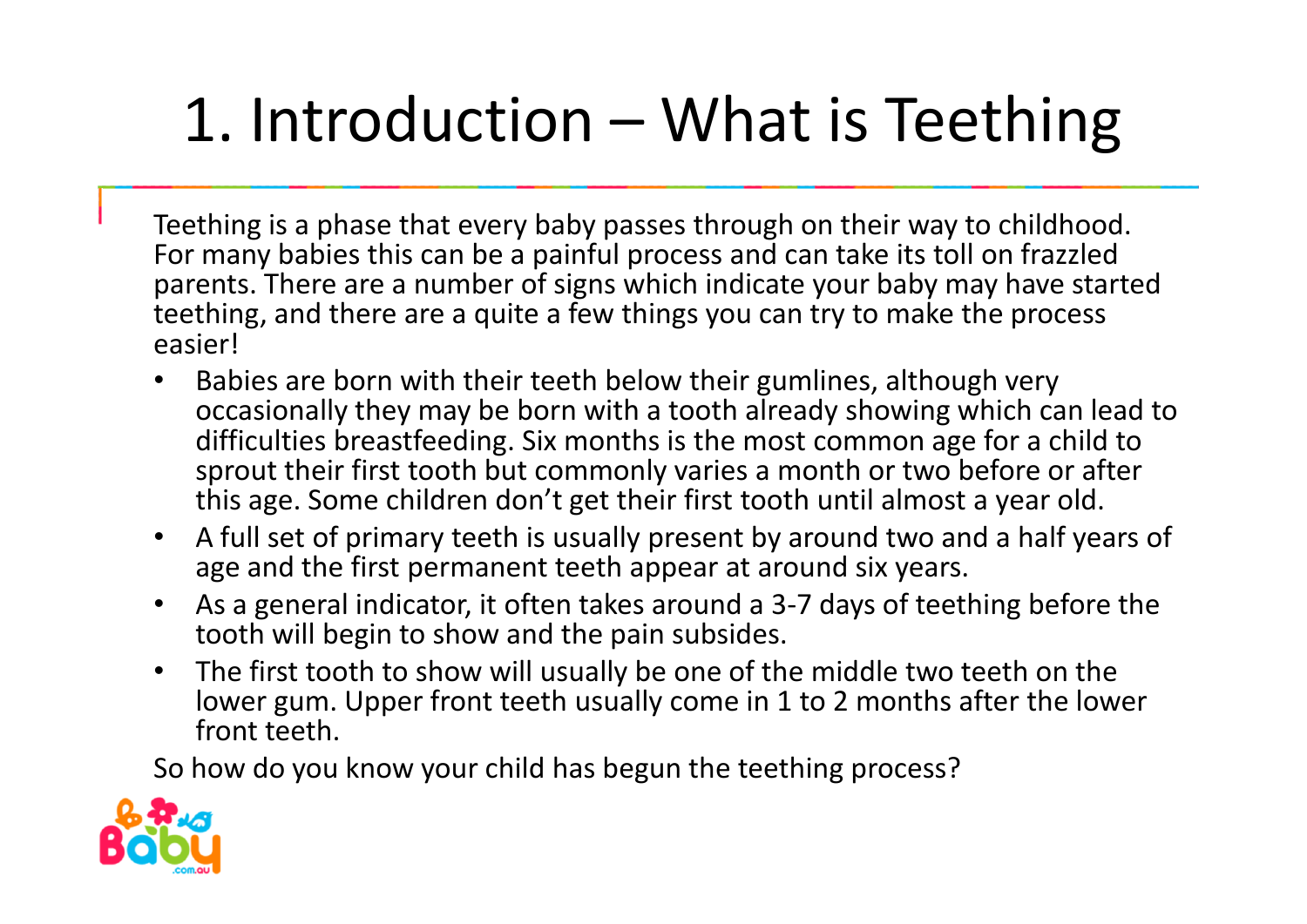## 2. Signs of Teething

It is important not to use teething to explain away what might be the signs of illness. If you feel your child may be ill youshould seek medical advice. Just like adults, children show pain in a variety of ways, but signs of teething may include:

- •• Irritability - Cutting a tooth is painful, so naturally your baby may be fussy and cry more than usual. You may find that your baby is irritable for a week or so, as the tooth slowly rises to the surface causing pain and discomfort.
- •Excessive dribbling - while common for most babies, it can increase during the teething process.
- •• Chin rash - this excessive dribbling can cause chin rash from the baby's skin being wet with saliva. To avoid chin rash, be sure to use a soft cloth or bib to periodically wipe your baby's mouth and chin area.
- •• Coughing – the excess saliva can sometimes cause your baby to cough or gag momentarily
- • Chewing or gnawing - your baby will want to gnaw or bite down on anything she or he can find. Whether it's your fingers or a toy, your baby is looking to lock down on something to relieve the pressure from under his or her gums.
- •• Low level fever – it is important to be aware of this symptom as it may be caused by something else and should be referred to your doctor
- Red or swollen gums and cheeks often from the child chewing more or putting their hand in their mouth as well •as mild inflammation from the tooth itself
- • Cold-like symptoms – possibly caused by your baby putting their hands in their mouth more often, again be aware and consult your doctor.
- • Pulling their ear or rubbing their cheek – possibly associated with pain in the baby's gums being sensed in the adjoining ear or cheek, more associated with molar teething.
- •• Diahorrea – this much debated symptom is thought to come from swallowing excessive saliva. Since your baby can lose a significant amount of fluid, consult your doctor. This can also lead to an increased incidence of nappy rash.
- • Poor sleeping – waking up during the night or not going down easily is often caused by teething pain being disruptive to a baby's regular sleep timing.
- •Slight appetite reduction – being disconcerted by the pain of teething may put a baby off their food